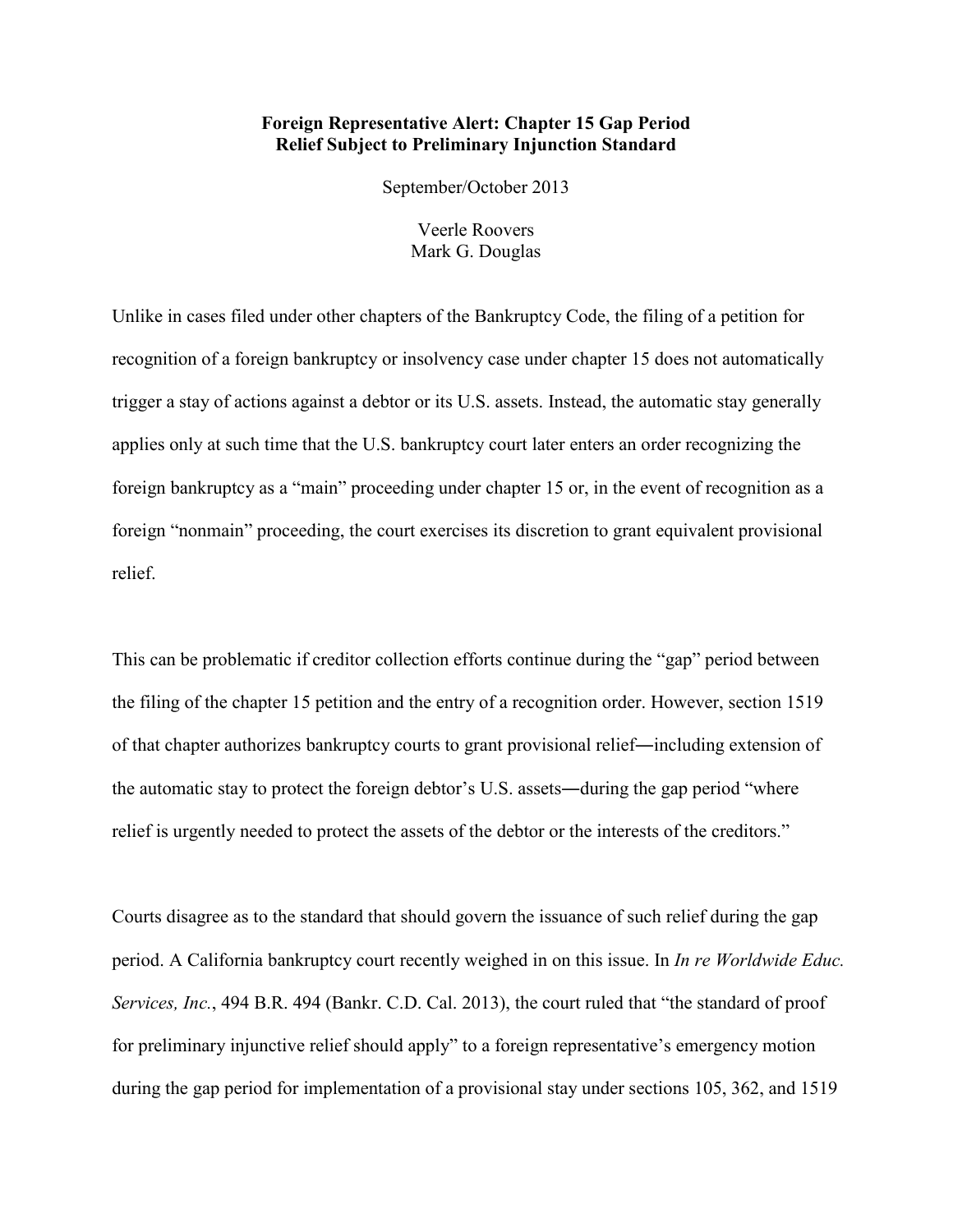of the Bankruptcy Code. However, the court also noted that an adversary proceeding subject to the procedural rules set forth in Part VII of the Federal Rules of Bankruptcy Procedure (the "Bankruptcy Rules") is not required to request provisional injunctive relief during the gap period.

# **Procedures and Relief Under Chapter 15**

Under chapter 15, the duly accredited representative of a foreign debtor may file a petition in a U.S. bankruptcy court seeking "recognition" of a "foreign [insolvency] proceeding." "Foreign proceeding" is defined in section 101(23) of the Bankruptcy Code as:

[A] collective judicial or administrative proceeding in a foreign country, including an interim proceeding, under a law relating to insolvency or adjustment of debt in which proceeding the assets and affairs of the debtor are subject to control or supervision by a foreign court, for the purpose of reorganization or liquidation.

More than one bankruptcy or insolvency proceeding may be pending with respect to the same foreign debtor in different countries. Chapter 15 therefore contemplates recognition in the U.S. of both a "main" proceeding—a case pending in the country where the debtor's "center of main interests" is located—and "nonmain" proceedings, which may have been commenced in countries where the debtor merely has an "establishment," i.e*.,* "any place of operations where the debtor carries out a nontransitory economic activity."

If a U.S. court recognizes a foreign main proceeding under chapter 15, section  $1520(a)(1)$  of the Bankruptcy Code provides that actions against the foreign debtor or its property located in the U.S. are stayed under section 362—the Bankruptcy Code's "automatic stay." Following recognition of a main or nonmain proceeding, a bankruptcy court is authorized under section 1521 to grant, among other things, injunctive relief, the authority to distribute the proceeds of the debtor's U.S. assets and, with certain exceptions, any additional relief available to a bankruptcy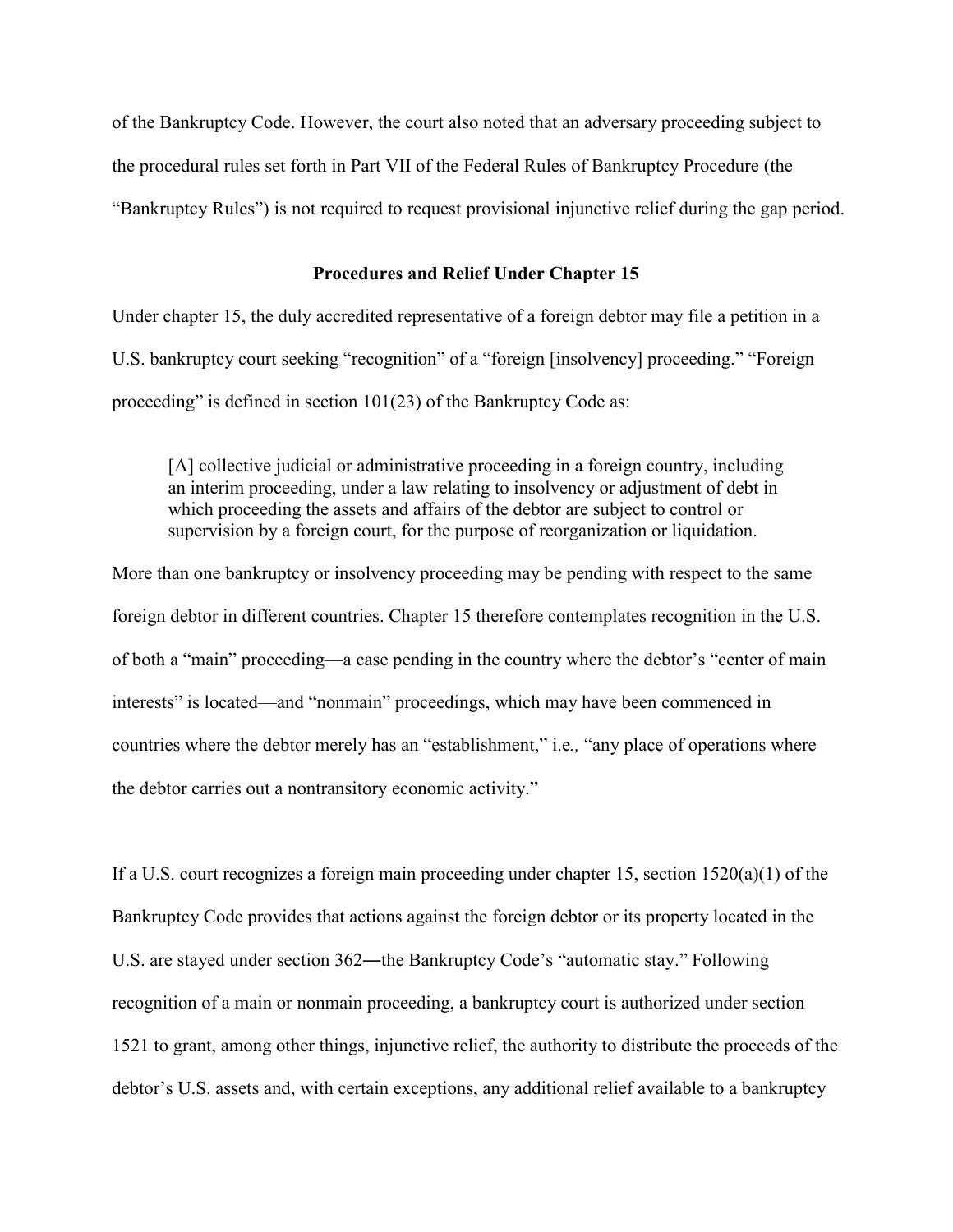trustee "where necessary to effectuate the purpose of [chapter 15] and to protect the assets of the debtor or the interests of the creditors." Section 1521(e) provides that such injunctive relief (authorized by sections 1521(a)(1) and (2)), certain other forms of relief (e.g*.*, suspending the right to transfer assets of the debtor (section 1520(a)(3)), and any extension of provisional relief previously granted during the gap period (section  $1521(a)(6)$ ) "shall" be governed by "[t]he standards, procedures, and limitations applicable to an injunction."

During the gap period, section 1519(a) of the Bankruptcy Code authorizes a bankruptcy court to grant provisional injunctive relief and certain other forms of relief where "relief is urgently needed to protect the assets of the debtor or the interests of the creditors." In addition to an order staying execution against the debtor's U.S. assets, such relief can include, among other things, an order that entrusts the administration of assets to the foreign representative (section 1519(a)(2)), provides for the examination of witnesses and the taking of evidence regarding the debtor's affairs (sections  $1519(a)(3)$  and  $1521(a)(4)$ ), or grants additional relief (other than avoidance of transfers) available to a bankruptcy trustee (sections  $1519(a)(3)$  and  $1521(a)(7)$ ).

Similar to section 1521(e), section 1519(e) provides that "[t]he standards, procedures, and limitations applicable to an injunction shall apply to [gap period] relief." Such relief terminates upon entry of an order of recognition, although it may be extended in the court's discretion under section  $1521(a)(6)$ .

#### **Standard Applicable to Injunctive Relief**

Bankruptcy Rule 7065 provides that Rule 65 of the Federal Rules of Civil Procedure applies in adversary proceedings, except that a debtor, chapter 11 debtor in possession, or trustee may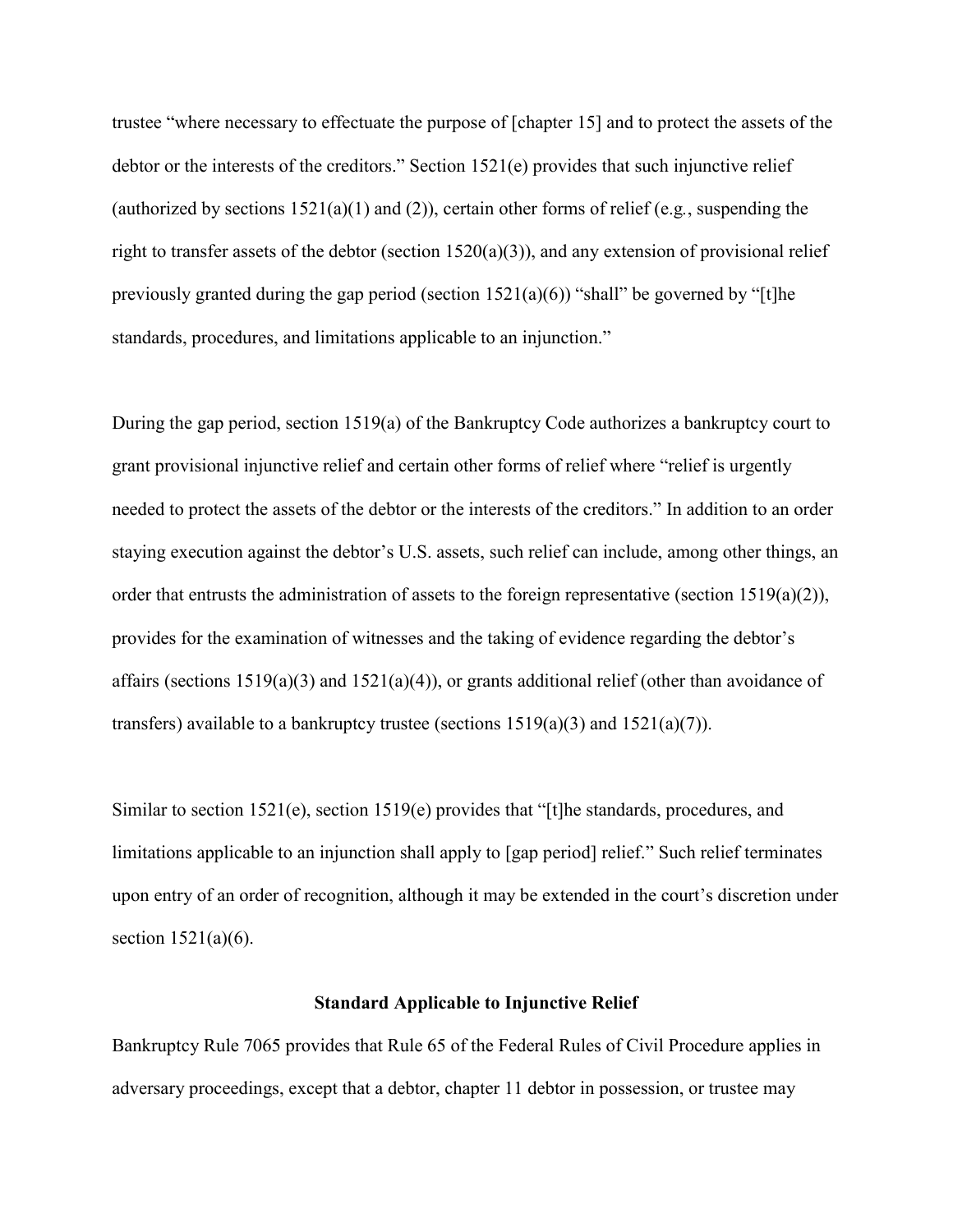apply for a temporary restraining order or preliminary injunction without posting a bond. Rule 65 sets forth the procedures governing a request for an injunction or restraining order. Bankruptcy courts also sometimes grant injunctive relief under section 105(a) of the Bankruptcy Code, which provides that "[t]he court may issue any order, process, or judgment that is necessary or appropriate to carry out the provisions of this title." *See PJC Tech., Inc. v. C3 Capital Partners, LP*, 2010 BL 17008 (W.D.N.Y. Jan. 27, 2010) (considering and denying injunctive relief under section 105).

Bankruptcy Rule 7001(7) provides that "a proceeding to obtain an injunction or other equitable relief, except when a chapter 9, chapter 11, chapter 12, or chapter 13 plan provides for the relief," is an "adversary proceeding" governed by the rules of Part VII, including the requirements in Bankruptcy Rules 7003 and 7004 that the proceeding be commenced by the filing and service of a summons and complaint. Thus, most courts require that a request for an injunction―even under section 105(a)―must be made in an adversary proceeding. *See*, *e.g.*, *In re Residential Capital, LLC*, 480 B.R. 529 (Bankr. S.D.N.Y. 2012); *In re Viney*, 369 B.R. 392 (Bankr. N.D. Ind. 2007).

Before granting a preliminary injunction under Rule 65, Bankruptcy Rule 7065, or section 105, most courts require the party seeking the provisional relief to demonstrate: (i) a reasonable likelihood of success on the merits; (ii) a likelihood of irreparable harm in the absence of relief; (iii) that the balance of hardships tips in the applicant's favor; and (iv) that the public interest would not be disserved if injunctive relief were granted. *See*, *e.g.*, *Broadstripe, LLC v. Natl. Cable Television Coop., Inc. (In re Broadstripe, LLC)*, 402 B.R. 646 (Bankr. D. Del. 2009);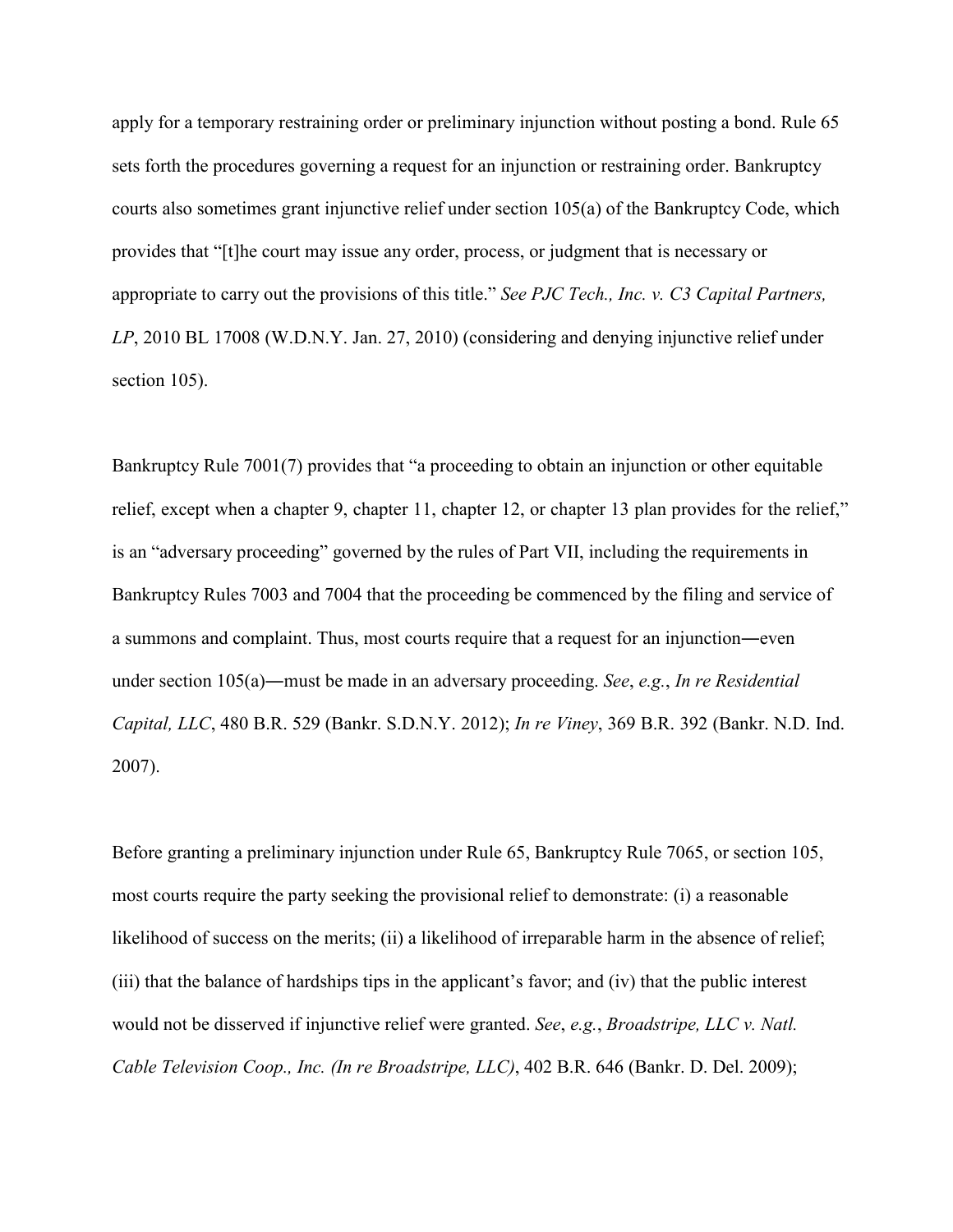*Lyondell Chem. Co. v. CenterPoint Energy Gas Servs. Inc. (In re Lyondell Chem. Co.)*, 402 B.R. 571 (Bankr. S.D.N.Y. 2009).

In *Worldwide*, the court considered whether this standard should apply to a request by a foreign representative for the temporary imposition of the automatic stay during the chapter 15 gap period.

### *Worldwide*

Worldwide Education Services, Inc. ("WWE") was originally established as a Wyoming limitedliability company that for many years successfully operated a business assisting customers to incorporate or form limited-liability companies. Sometime prior to 2010, WWE was redomiciled in the British Virgin Islands ("BVI"). WWE ceased operating in 2010 after business dried up during the Great Recession.

On May 31, 2013, WWE's board of directors commenced a voluntary liquidation proceeding on behalf of the company under the BVI Companies Act of 2004. WWE's liquidator filed a petition in a California bankruptcy court on June 10, 2013, for recognition of the BVI liquidation as a foreign main (or, alternatively, nonmain) proceeding. According to the petition, although WWE had ceased operating and had no significant remaining assets, it was a defendant in various lawsuits pending in the U.S.

Shortly after the chapter 15 filing, the liquidator filed a motion with the bankruptcy court seeking the implementation of a provisional stay under sections 105, 362, and 1519 of the Bankruptcy Code of all litigation against WWE pending a ruling on the recognition petition. In the motion,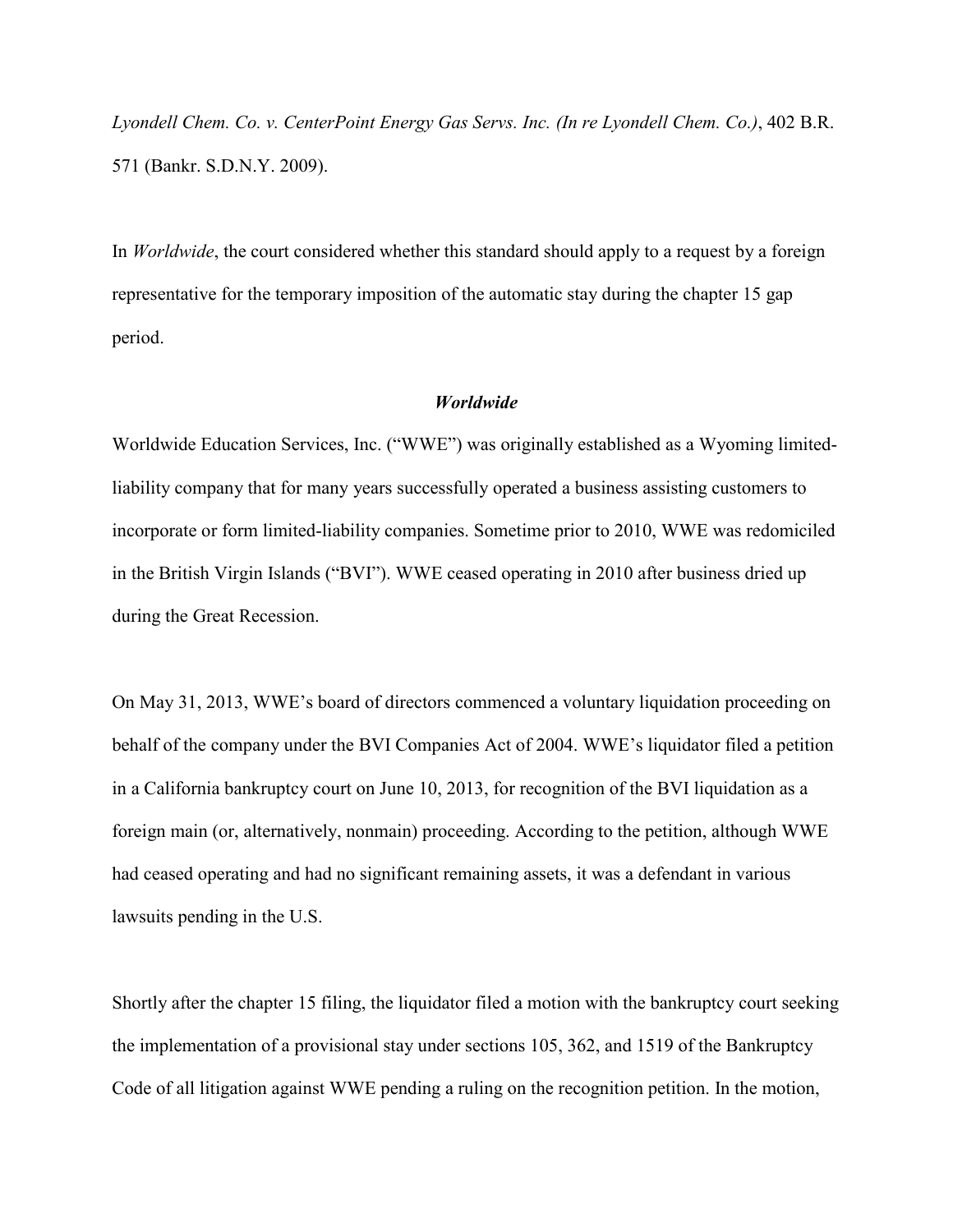the liquidator asserted, among other things, that WWE would "suffer irreparable harm by continuing to incur costs of litigation that it can no longer afford" and that "the continuation of litigation may result in certain creditors being treated more favorably than other similarly situated creditors." The plaintiffs in the litigation argued that the emergency motion was "nothing but a ploy" to prevent trials from proceeding later in June.

## **The Bankruptcy Court's Ruling**

The *Worldwide* bankruptcy court denied the motion. As a preliminary matter, the court explained that the liquidator put misplaced reliance on *In re Pro-Fit Int'l, Ltd.*, 391 B.R. 850 (Bankr. C.D. Cal. 2008), for the proposition that a motion for provisional relief requesting temporary application of the automatic stay under section 1519(a) "does not even need to meet the requirements for injunctive relief, either procedural or substantive."

In *Pro-Fit*, the foreign representatives of affiliated debtors whose insolvency proceedings were pending in the U.K. sought provisional relief from the bankruptcy court during the gap period to stay execution by a judgment creditor against the debtors' U.S. assets.

That creditor objected to the request, contending that the foreign representatives' motion for provisional relief failed to comply with the "standards, procedures, and limitations applicable to an injunction," as mandated by section 1519(e). The *Pro-Fit* court rejected the creditor's reading of section 1519(e), finding it to be inconsistent with bankruptcy jurisprudence generally and the legislative history of the provision:

[S]uch a reading would impose procedural barriers that are unknown in the bankruptcy law to the availability of at least some § 1519 remedies. For example,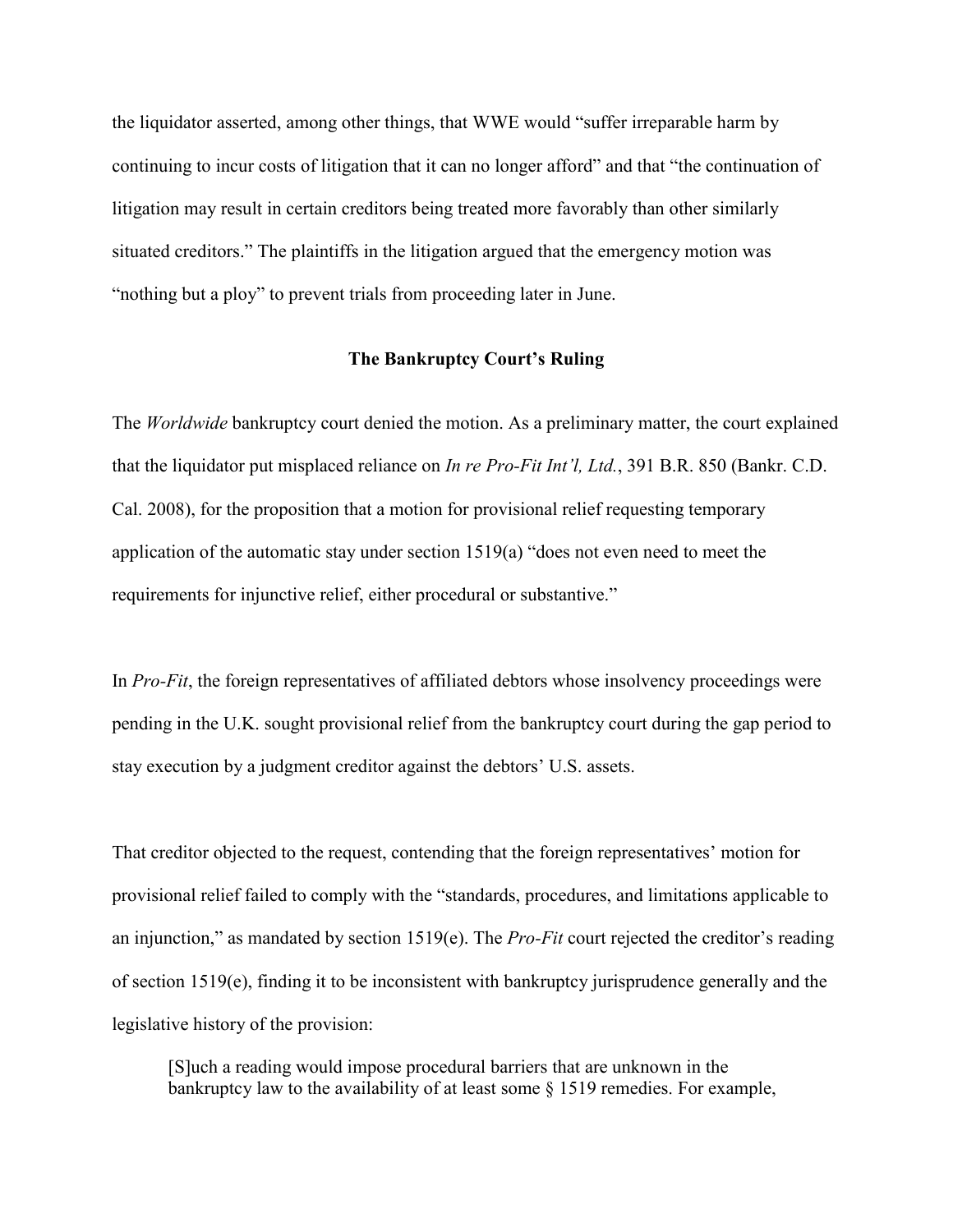§ 1519(a)(3) authorizes "any relief referred to in paragraph (3), (4), or (7) of section 1521(a)." This relief includes the "examination of witnesses pursuant to Rule 2004 and the delivery of information concerning the debtor's assets, affairs, rights, obligations or liabilities" ( $\S$  1521(a)(4)). It is implausible to require an adversary proceeding for such actions in a chapter 15 case, where no adversary proceeding is required for such activity in a case under any other bankruptcy code chapter.

The court also explained that the legislative history of section 1519(e) states that "[s]ubsection (e) makes clear that this section contemplates injunctive relief and that such relief is subject to specific rules and a body of jurisprudence." According to the court, this history suggests that "the rules and jurisprudence for an injunction apply . . . only where a foreign representative seeks an injunction under § 1519, and not where the relief sought is not an injunction."

The court in *Pro-Fit* ruled that the requested relief fell "outside of § 1519(e), because it is not an injunction or temporary restraining order," but was instead a request for "application of § 362 on a provisional basis, which does not require an adversary proceeding."

According to the court in *Worldwide*, the ruling in *Pro-Fit* "is flatly inconsistent with the plain and unambiguous language of section 1519(e)," which, as noted, provides that "[t]he standards, procedures, and limitations applicable to an injunction shall apply to relief under this section." The court rejected the *Pro-Fit* court's conclusion that section 1519(e) is limited to motions that request *injunctive* relief (as distinguished from a motion seeking an extension of the automatic stay or any other form of relief delineated in the provision). The *Worldwide* court wrote that "the express language of the statute does not contain such a limitation and generally applies to all relief sought pursuant to Section 1519, including imposition of the automatic stay." Moreover, the court explained, the *Pro-Fit* court did not articulate "a significant reason why purportedly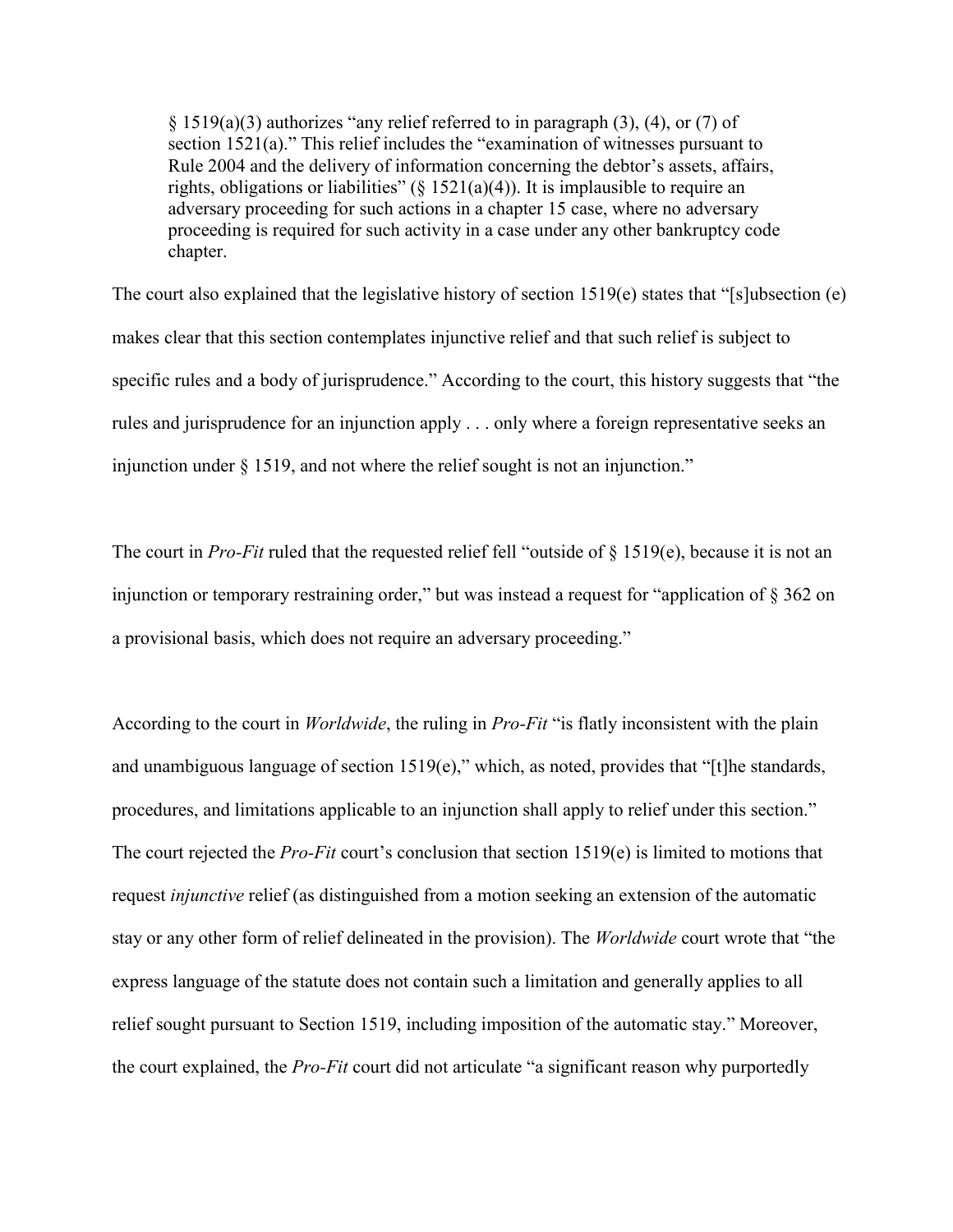non-injunctive relief would have been treated differently than the express standard set out in Section 1519(e)." The *Worldwide* court accordingly concluded that "the standard of proof for preliminary injunctive relief should apply here."

The *Worldwide* bankruptcy court then ruled that the WWE's liquidator had not satisfied that standard. According to the court, the only evidence supporting a likelihood of success on the merits consisted of "bald and conclusory statements" that the debtor had no choice other than to commence the BVI liquidation, rather than any specific information concerning the current resources of the bankruptcy estate and how much WWE had expended and could anticipate expending in defending the litigation. As such, the court wrote, the liquidator failed to establish that the requested provisional "relief is urgently needed to protect the assets of the debtor or the interests of creditors," as required by section 1519(a).

The court also concluded that the liquidator failed to establish irreparable harm in the absence of injunctive relief. There was no evidence, the court noted, that the plaintiffs in the litigation would gain any advantage over other creditors because they were seeking merely to determine liability rather than to collect on their claims.

Addressing the balance of equities, the court remarked that "granting the motion for stay of litigation proceedings on the eve of trial in a case that has been pending for about two years would unduly prejudice creditors because they are ready to go to trial after extensive pretrial litigation and discovery." This prejudice, the court explained, outweighs any burden on WWE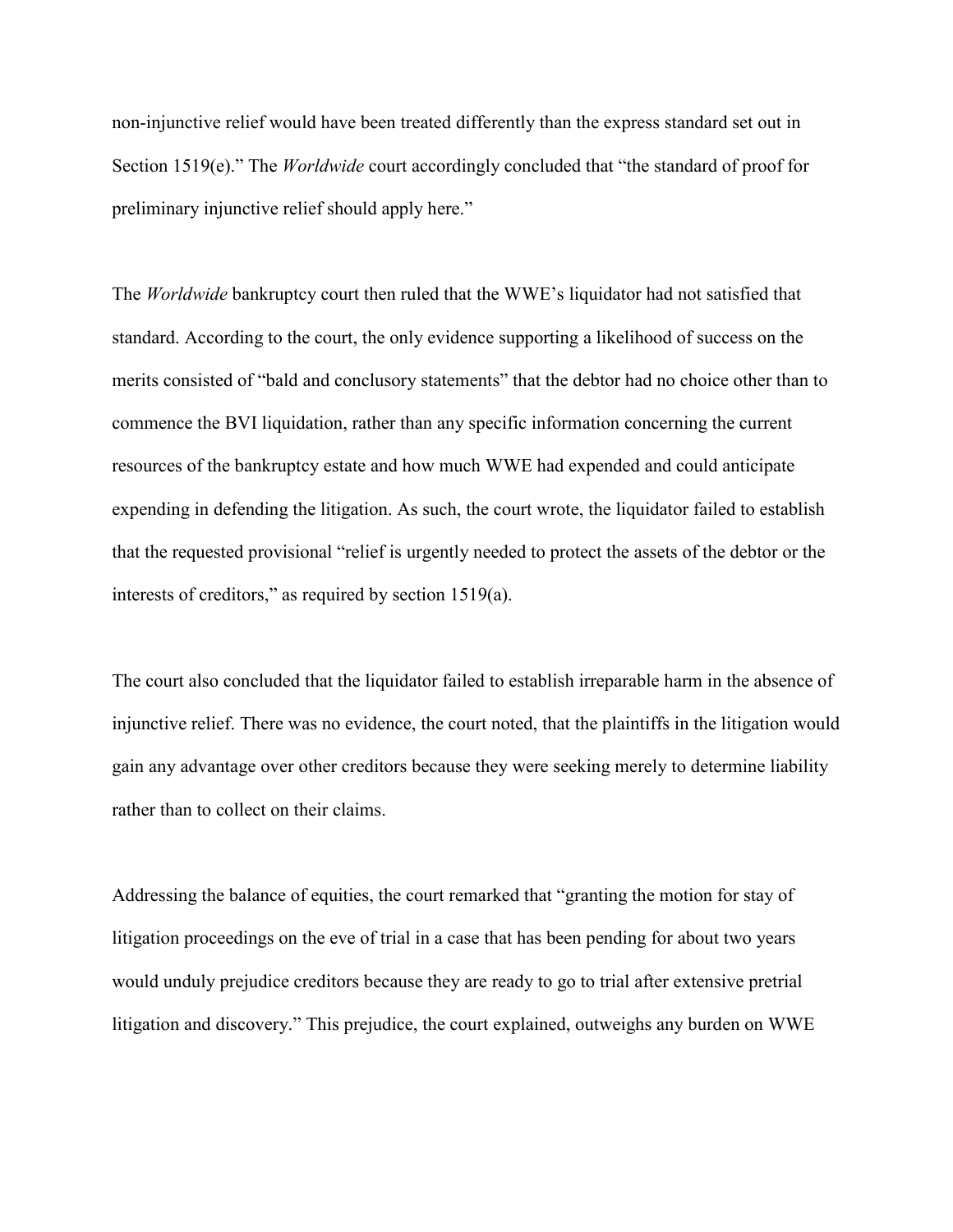because liability would have to be determined in any event and the plaintiffs were not seeking to collect on their claims.

Finally, the court ruled that the public-interest factor of the standard for injunctive relief was "at most neutral since the reach of the requested injunction [is merely] to restrain pending litigation among certain parties and affects only them with no impact on nonparties."

The bankruptcy court did agree with one aspect of the court's ruling in *Pro-Fit*—namely, that an adversary proceeding is not required to obtain provisional relief under section 1519. The court acknowledged that a request for an injunction is normally designated an adversary proceeding under Bankruptcy Rule 7001. However, the court wrote that "a request for provisional relief under Section 1519 is ancillary to a petition for recognition of a foreign proceeding under Section 1515, which does not apparently require an adversary proceeding." As such, the court reasoned, a petition for recognition and any related requests for provisional relief under section 1519 should be treated as "contested matters" under Bankruptcy Rule 9014.

## **Outlook**

Although arguably consistent with the "plain meaning" rule of statutory construction, *Worldwide*'s application of section 1519(a) to require that any form of gap period relief comply with the standards governing an injunction places a heavy burden on foreign representatives seeking provisional relief during the chapter 15 gap period. The court gave short shrift to *Pro-Fit*'s more nuanced approach, characterizing the distinction articulated in *Pro-Fit* between injunctive and other forms of relief as lacking any "significant reason." Whether either approach more nearly expresses lawmakers' intentions in enacting section 1519 is an open question. Until